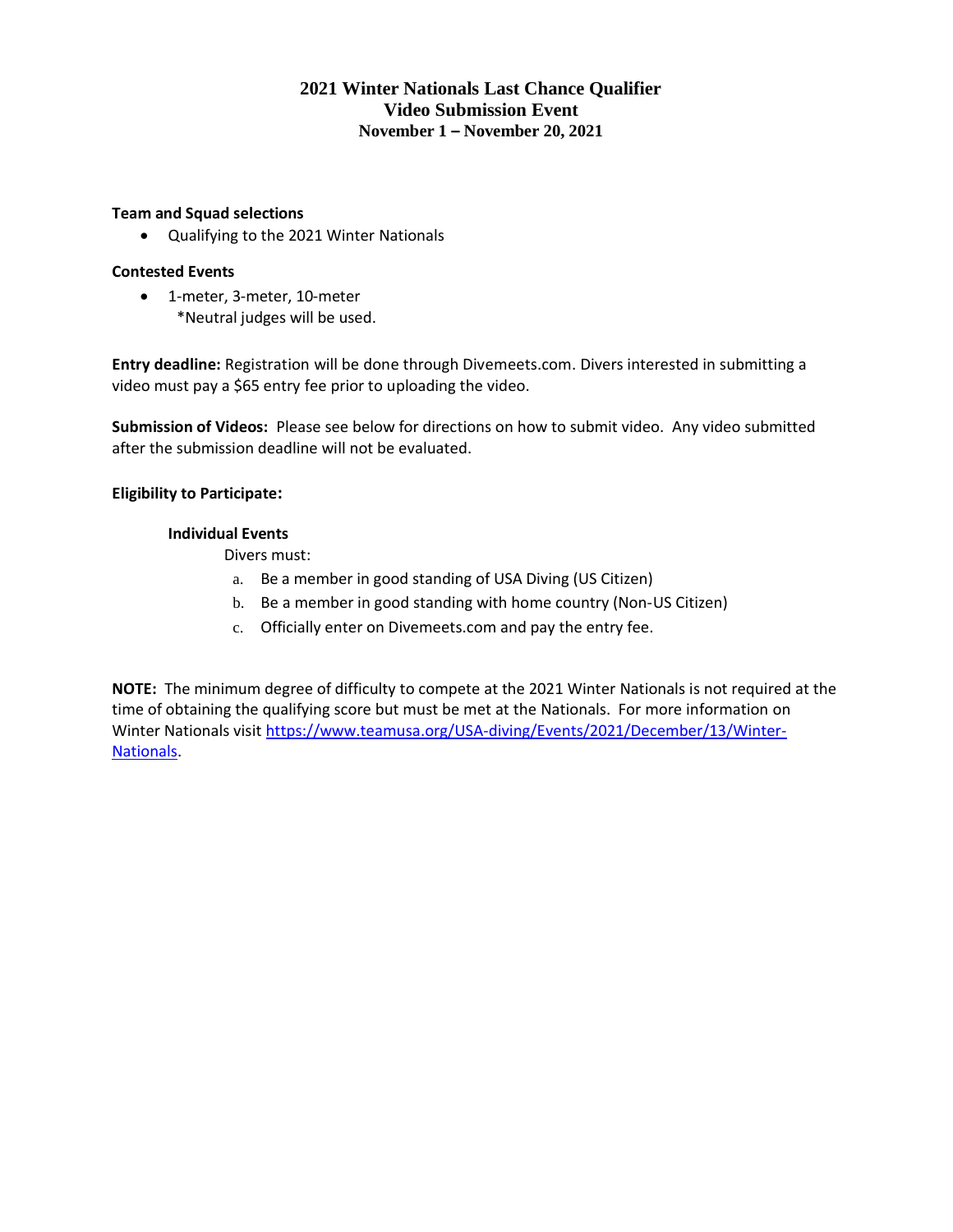# **Virtual Video Submission Instructions**

# **If you have not already qualified for the 2021 Winter National Championships, please carefully follow all the instructions below.**

- During the 20-day window of November 1 November 20, you are to record one full list of dives to be submitted to USA Diving to be reviewed by FINA judges. You may submit your video at any time before the deadline. Only one submission per diver, per event will be accepted.
- Dives are to be recorded using a free timestamp app and then uploaded to Dropbox according to the instructions below.
- Divers must register for the video submission event on divemeets.com and pay the entry fee. An allinclusive fee of \$65 for this event will be collected regardless of how many events you enter.
- Videos will not be viewed and judged until the diver is officially entered in the meet.

## **Timestamp Camera Basic App**

- Everyone must use Timestamp Camera Basic App [\(Free Timestamp Link\)](https://apps.apple.com/us/app/timestamp-camera-basic/id840110184), or a similar app to capture video with date, time and location automatically tagged to video.
	- o Download the app and allow access to camera, camera roll, microphone, and location.
	- $\circ$  Shoot the video through the app without changing any settings.
	- $\circ$  Video will be automatically placed in your camera roll to be uploaded to Dropbox.
	- $\circ$  You must allow access to the microphone as sound is a requirement for submission.

## **Video Instructions:**

- Video must be uninterrupted with the camera pointed at the pool for the entire list, including in-between dives. If you have questions or would like a sample video please email Dan Laak at [dan.laak@usadiving.org.](mailto:dan.laak@usadiving.org)
	- $\circ$  During a practice session, the video must be a continuous list and may not exceed 1 hour.
		- $\triangleright$  No lead ups or entries can be done between dives.
		- $\triangleright$  No calls from coach, or anyone else.
		- ➢ Each dive must be announced. (i.e. Joe Smith, 101B, 10-meter)
		- $\triangleright$  Multiple divers may be videoed during a session.
		- $\triangleright$  Videos must have sound.
	- $\circ$  If filming a competition, the video does not need to be continuous. However, each dive needs to be timestamped, on the same day and location. It must also be obvious that it is in a contest and must be submitted as one video.
	- $\circ$  All videos should be taken between the end of the board and 3 feet in front.
		- $\triangleright$  Events need to be recorded from the near side of the pool (if possible).
	- o Upload videos to the appropriate folder using the links provide below.
		- $\triangleright$  You must enter name, event (ex. "yourname" "event"), and email address.
			- $\triangleright$  If multiple divers are on the same video, the same video must be uploaded into the appropriate folder for each diver.
			- $\triangleright$  A confirmation email will be sent after submission.
		- $\triangleright$  Note: one minute of video takes approximately one minute to upload.
- After uploading video to Dropbox each diver must emai[l dan.laak@usadiving.org](mailto:dan.laak@usadiving.org) with the time for each dive within the video (see example below).

| Example: | Dive 1 - 107b - 0:10  |
|----------|-----------------------|
|          | Dive 2 - 205b - 6:20  |
|          | Dive 3 - 305b - 14:24 |
|          | Dive 4 - 405b - 22:18 |
|          | Dive 5 - 5152b- 31:52 |
|          | Dive 6 - 5337d- 37:35 |